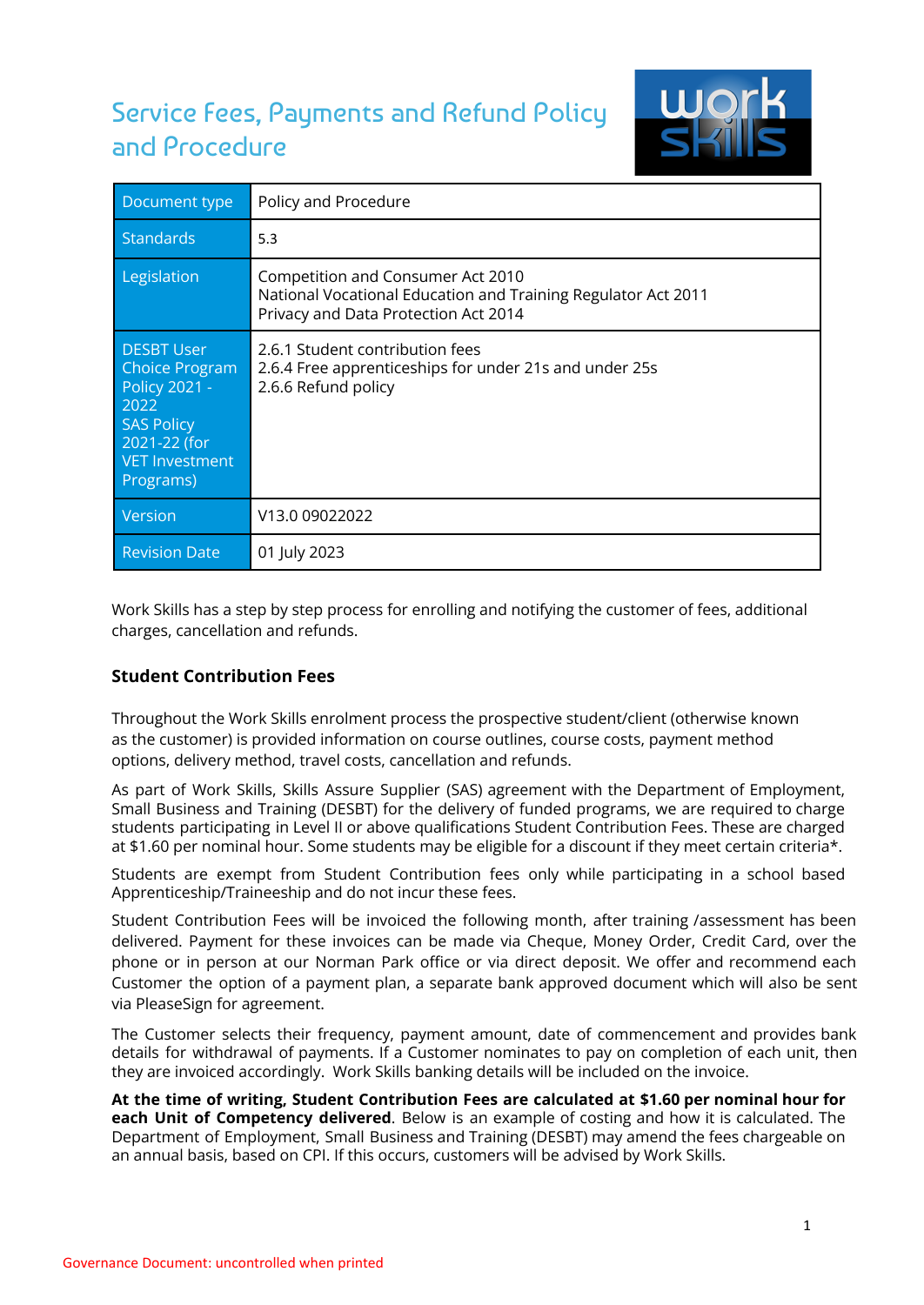### **Example on how Contribution fees will be calculated for an Apprentice:**

An Apprentice completing an Apprenticeship in Automotive undertaking AUR31016 Certificate III in Automotive Sales completes a unit of Competency such as 'AURSCA006 Promote Products and Services' which has a nominal hours completion time of 20 hours. Therefore 20 Hours x  $$1.60 = $32.00.$ 

The whole Apprenticeship has an approximate total nominal hours of 787 hours  $x$  \$1.60 = \$1,259.20. This amount however is divided by the average number of months it takes to complete the qualification. For this qualification the nominal term may be 36 months. Therefore, the cost would be approximately \$35 a month/\$420 per year.

**The Trade Skills Assessment and Gap Training (TSAGT) Program** gives eligible Queenslanders with substantial industry experience the opportunity to complete a priority trade qualification. A co-contribution fee is required by the Queensland Government's VET Investment Framework, in recognition that the benefits of training are shared between individuals, industry and the broader community. Gap training is set at \$1.60 per nominal hour for each unit of competency.

### **Example on how Contribution fees will be calculated for a student under the Trade Skills Assessment and Gap Training Program:**

The program involves assessing the skills of experienced individuals who can demonstrate substantial competency in a priority trade qualification through recognition of prior learning, and providing gap training of no more than 40 per cent of the funded competencies to complete the trade qualification.

A student completing a qualification under the Trade Skills Assessment and Gap Training Program completes a unit of competency such as 'AURAEA002 Follow environmental and sustainability best practice in an automotive workplace' which has a nominal hour completion time of 25 hours. Therefore 25 Hours x \$1.60 = \$40.00. Therefore, the cost would be \$40.00 for the qualification.

**The Certificate 3 Guarantee Program** supports eligible individuals to complete their first post-school Certificate level III qualification. Under the Certificate 3 Guarantee, the Queensland Government provides a subsidy for a range of Certificate III level qualifications. Foundation skills training and lower level vocational qualifications may also be subsidised in certain limited circumstances. Students undertaking training under the Certificate 3 Guarantee Program are required to make a co-contribution to the cost of training (which may vary depending on the qualification). To access concessional and non-concessional rates go to: [https://workskills.com.au/government-funding/certificate-3-guarantee/](https://workskills.com.au/government-funding/certificate-iii-guarantee/)

## **Example on how Contribution fees will be calculated for a student under the Queensland VET Investment Certificate 3 Guarantee Program:**

A student completing a qualification such as BSB30415 Certificate III in Business Administration under the Queensland VET Investment Certificate 3 Guarantee Program will be charged a Contribution fee of \$4.15 per unit. The qualification requires the completion of 13 units, so 13 units  $x$  \$4.15 = \$53.95.

The remainder of the qualification is subsidised by the Queensland Government.

under 21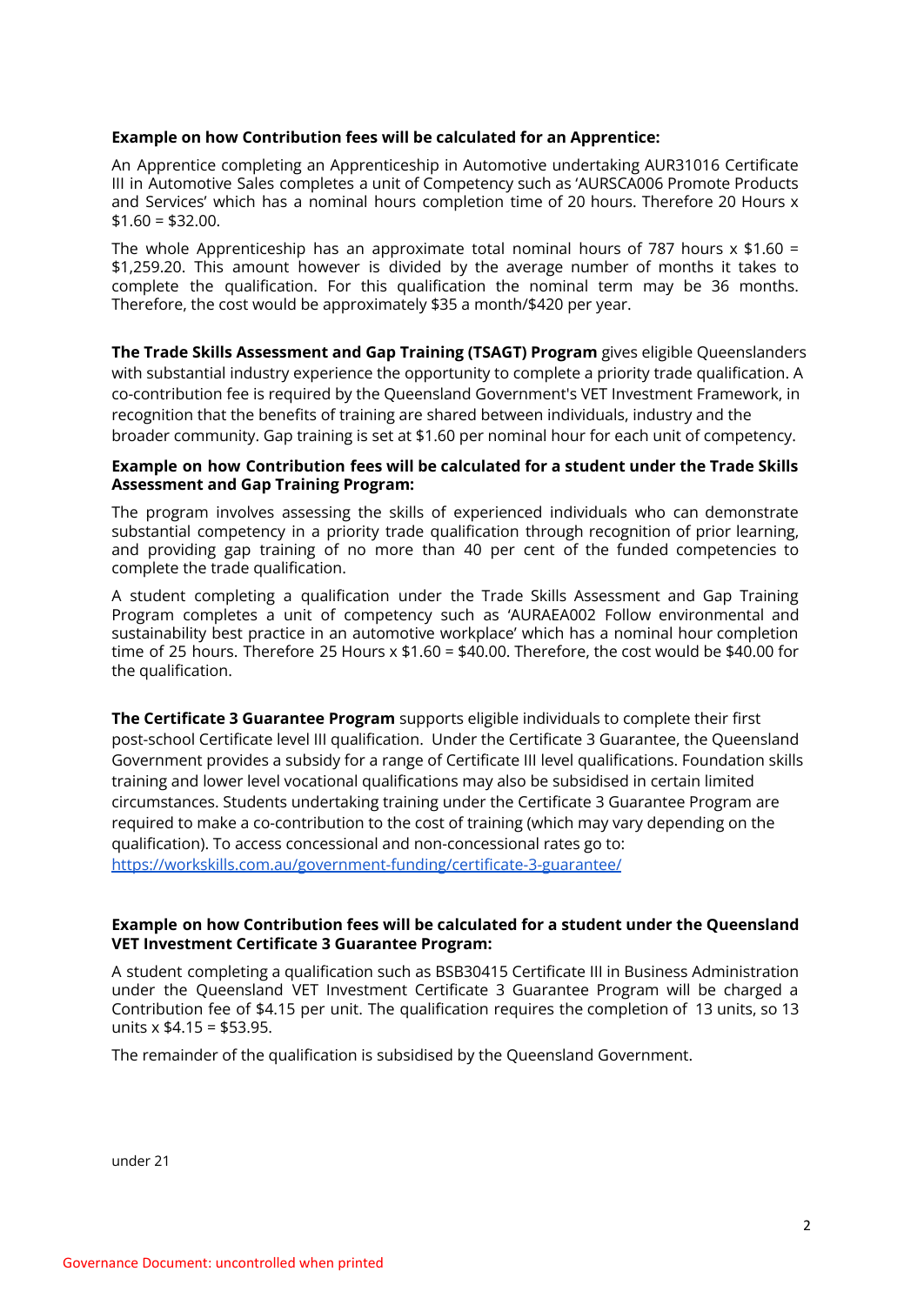## **\*Are you partially or totally exempt from paying Student Contribution Fees?**

Work Skills as the Skills Assure Supplier must charge 40 percent of the student contribution fee where the participant falls into one or more of the following exemption categories:

- a) The participant was or will be **under** 17 years of age at the end of February in the year in which the SAS provides training, and the participant is not at school and has not completed year 12.
- b) The participant holds a Health Care Card or Pensioner Concession Card issued under
- c) Commonwealth law, or is the partner or a dependant of a person who holds a Health Care Card or Pensioner Concession Card and is named on the card.
- d) The participant issues the SAS with an official form under Commonwealth law confirming that the participant, his or her partner or the person of whom the participant is a dependant, is entitled to concessions under a Health Care Card or Pensioner Concession Card.
- e) The participant is an Aboriginal or Torres Strait Islander person. Acceptable evidence is as stated on the Training Contract and AVETMISS VET Enrolment Form

The SAS may apply full exemption from the student contribution fee where the participant falls into one or more of the following exemption categories:

- a) Where payment of the student contribution fee would cause extreme financial hardship, then the SAS may waive these fees.
	- i) The fee waiver process should be in place at the time of the participant's enrolment.
	- ii) For 2.6.3(a) of this Fees and Charges section, the SAS must have a reasonable internal process to manage an appeal about the outcome of an application under financial hardship.
- b) Where the Queensland Government, as represented by the Departmental Officer responsible for the User Choice budget, advises in writing that fees are optional. On receipt of such advice, the SAS may choose not to collect the student contribution fee. In this circumstance, any decision by the SAS not to collect fees does not create a liability for the Department. The SAS may not apply for reimbursement by the department of fee revenue foregone. Refer to the User Choice 2021–2022 Qualification and Price List, as published on the department's Training website, for information on where fee exemptions are applicable.

The SAS must apply full exemption from the student contribution fee where the participant falls into one or more of the following exemption categories:

- a) where credit transfer/national recognition has been applied to a unit of competency/module
- b) where the participant is a school-based apprentice or trainee
- c) is undertaking a qualification as part of the Skilling Queenslanders for Work
- d) Traineeship program

## **Free apprenticeships for under 21s and under 25s**

The SAS must not charge a student contribution fee to a student who:

(a) meets the participant eligibility in 2.2.2, to receive a government contribution and is eligible either under the Free apprenticeships for under 21s initiative or the Free apprenticeships for under 25s initiative

(b) enrols in a high priority qualification identified by the department for Free apprenticeships on the current User Choice Price List.

The SAS must retain evidence of student's eligibility for Free apprenticeships. It is important to note that the reporting requirements for the two initiatives are different i.e. different fund source codes. Apprentices who have commenced under the Free apprenticeships for under 21s initiative are to continue to be reported under this initiative until the end of their Training Contract.

All courses have information brochures available at [www.workskills.com.au](http://www.workskills.com.au).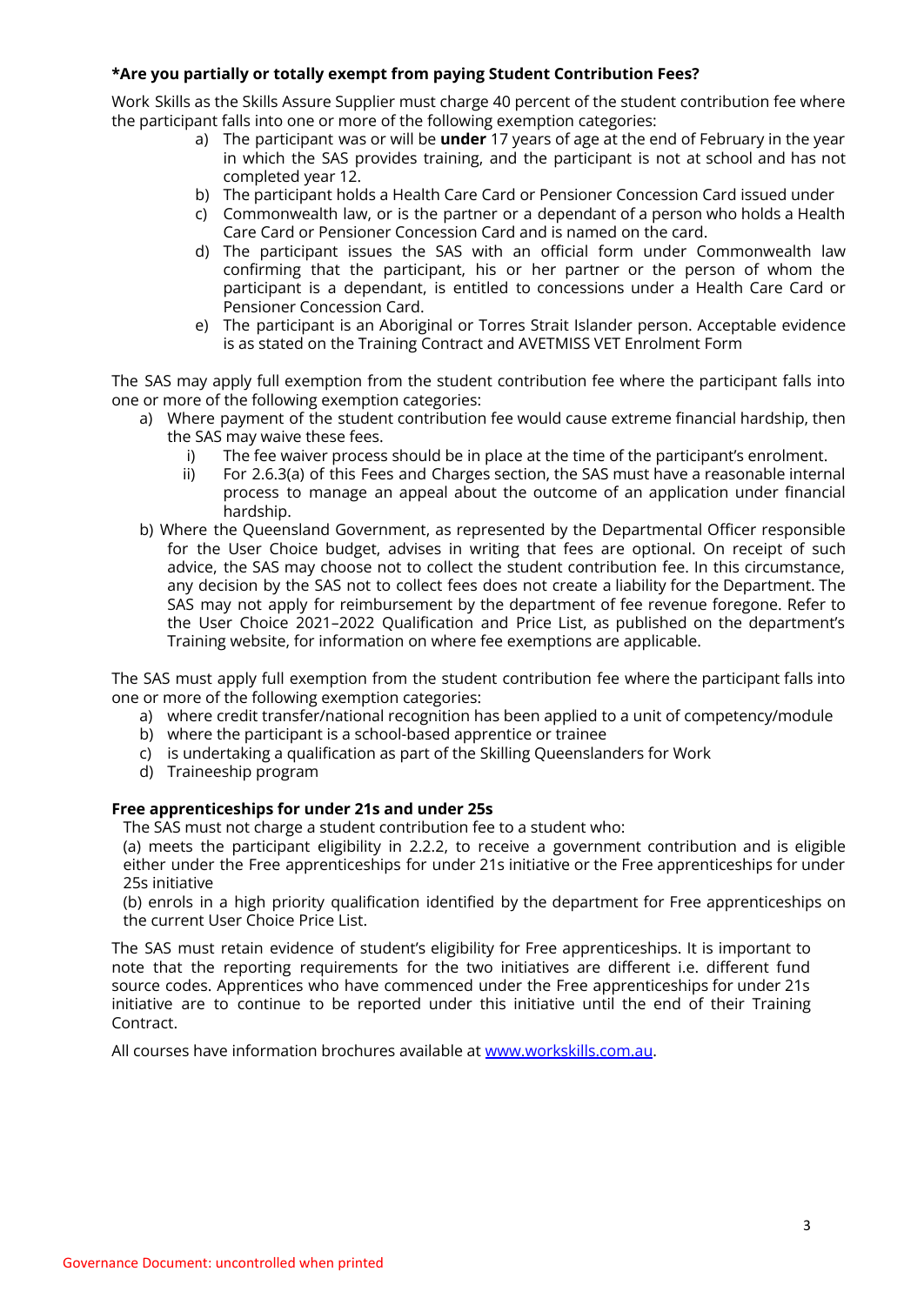## **Procedure**

Once a decision is made to proceed by a customer, the following steps are implemented:

1. Work Skills sends the Welcome to Work Skills email to the customer prior to enrolment providing them with the Learner Handbook which includes information on policies for refunds, complaints and appeals.

2. Work Skills sends an electronic Tuition Fee Agreement (TFA) customised to the needs of the customer. The Tuition Fee Agreement outlines all the conditions, fees, additional costs and payment methods.

The TFA is sent to the customer's nominated email and is signed using the digital signature service provider [PleaseSign](https://pleasesign.com.au/)

Please note: for "Fee for Service" customers there is a non-refundable enrolment/administration fee and this will appear on the Tuition Fee Agreement.

3. Work Skills offer each customer the option of a payment plan using a separate bank approved document which is sent via PleaseSign, applicable only to the payment of Student Contribution Fees.

The customer selects the frequency, payment amount, date of commencement and provides bank details for Direct Debit payments to be set up by Work Skills. The amount recommended is a minimum of \$9.00/week.

If a customer nominates to pay on completion of each unit, an invoice is sent with payment due within 7 days. Alternatively terms can be negotiated on a case by case basis and set out in the Tuition Fee Agreement.

If the fees outstanding reach in excess of \$300 the customer will be contacted to pay arrears and training may be suspended until:

- outstanding invoices are up to date.
- or
- a payment plan has been agreed to by both parties and has commenced according to the agreed terms.

Should the account remain in arrears for a period longer than 60 days the matter may be referred to a collection agency.

4. Once Work Skills has received the signed Tuition Fee Agreement, an invoice is sent to the customer, if and as applicable, relating to any nominated costs in the Tuition Fee Agreement such as an enrolment/administration fee for "Fee for Service" or "additional charges" such as travel cost as an example.

5. Once the Tuition Fee Agreement is signed and deposit invoices paid, (if applicable) Work Skills will contact the customer and arrange an appointment to complete the enrolment process and commence training.

*Additional* **C***harges* may be requested from the Employer/Industry (or in the case of Fee for Service applicants the individual) to cover the expenses of **travel** (flights/accommodation/car rental charges, allowances etc.) and may be applicable if located more than 100km (from Brisbane GPO).

Additional charges will be at cost and are calculated based on each individual Employer/Industry and their location.